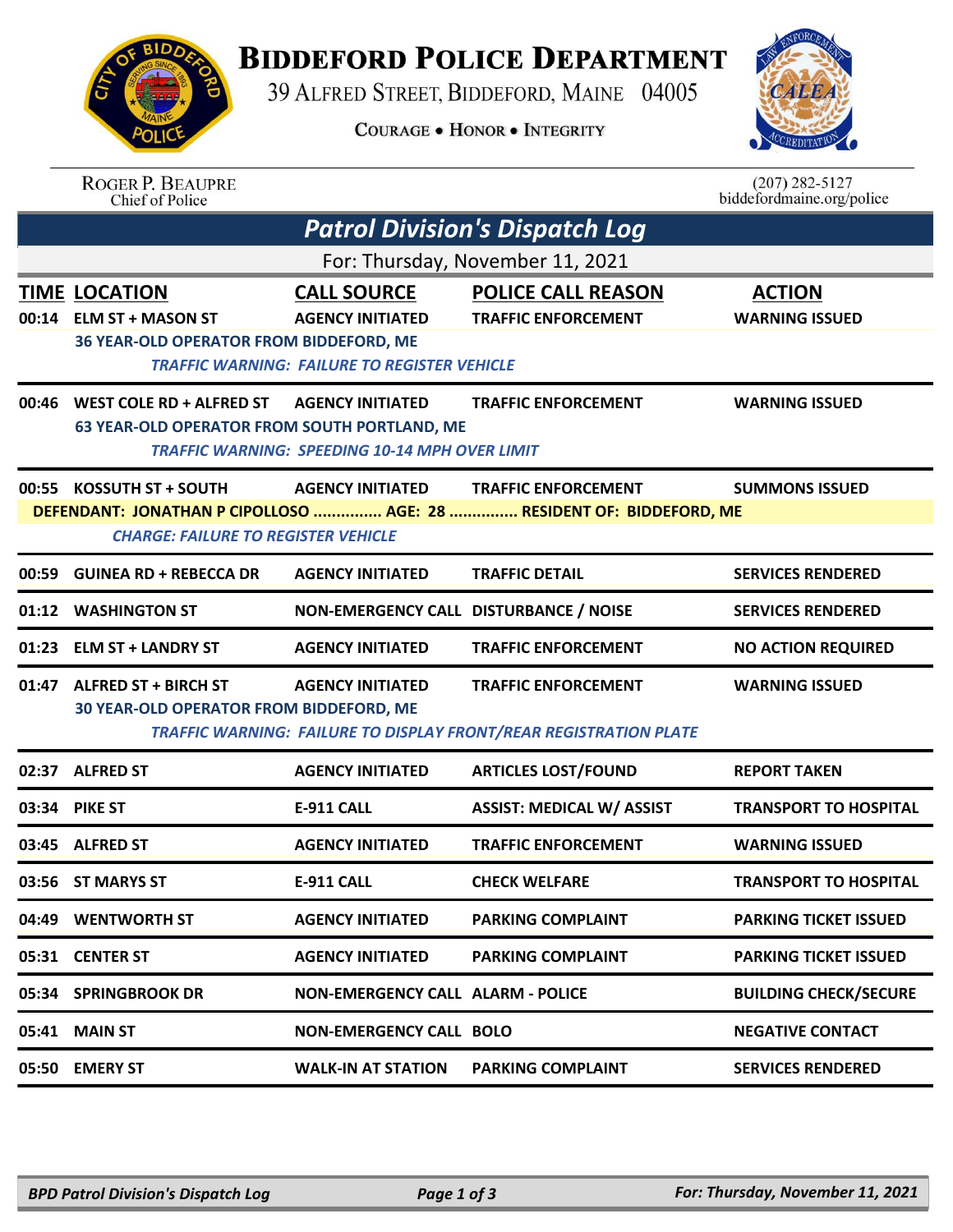| TIME LOCATION |
|---------------|
|               |

**TIME LOCATION CALL SOURCE POLICE CALL REASON ACTION**

**06:20 ALFRED ST AGENCY INITIATED TRAFFIC ENFORCEMENT WARNING ISSUED**

 *TRAFFIC WARNING: OPERATING VEHICLE WITH INADEQUATE BRAKE LIGHTS* 

|                                                                                                                                                                                                                    |                                                                             |                                                                                  | IRAFFIC WARNING:  OPERATING VEHICLE WITH INADEQUATE BRAKE LIGHTS |                              |
|--------------------------------------------------------------------------------------------------------------------------------------------------------------------------------------------------------------------|-----------------------------------------------------------------------------|----------------------------------------------------------------------------------|------------------------------------------------------------------|------------------------------|
| 07:28                                                                                                                                                                                                              | <b>BACON ST</b>                                                             | E-911 CALL                                                                       | 911 MISUSE                                                       | <b>SERVICES RENDERED</b>     |
|                                                                                                                                                                                                                    | 07:42 STONE ST                                                              | NON-EMERGENCY CALL PARKING COMPLAINT                                             |                                                                  | <b>PARKING TICKET ISSUED</b> |
| 09:08                                                                                                                                                                                                              | <b>BOULDER WAY</b>                                                          | <b>E-911 CALL</b>                                                                | <b>ASSIST: MEDICAL W/ ENGINE</b>                                 | <b>TRANSPORT TO HOSPITAL</b> |
| 09:24                                                                                                                                                                                                              | <b>MAIN ST</b>                                                              | <b>AGENCY INITIATED</b>                                                          | <b>CODES ENFORCEMENT</b>                                         | <b>REFERRED OTHER AGENCY</b> |
| 10:06                                                                                                                                                                                                              | <b>POOL ST</b>                                                              | <b>WALK-IN AT STATION</b>                                                        | <b>ANIMAL COMPLAINT</b>                                          | <b>SERVICES RENDERED</b>     |
|                                                                                                                                                                                                                    | 10:14 COLE RD + JANELLE ST<br>43 YEAR-OLD OPERATOR FROM NORTH WATERBORO, ME | <b>AGENCY INITIATED</b><br><b>TRAFFIC WARNING: FAILING TO YIELD RIGHT OF WAY</b> | <b>TRAFFIC ENFORCEMENT</b>                                       | <b>WARNING ISSUED</b>        |
|                                                                                                                                                                                                                    | 11:00 ELM ST                                                                |                                                                                  | NON-EMERGENCY CALL VEHICLE CRASH - POLICE ONLY                   | <b>SERVICES RENDERED</b>     |
|                                                                                                                                                                                                                    | 11:23 ALFRED ST                                                             | E-911 CALL                                                                       | <b>TRESPASSING</b>                                               | <b>SERVICES RENDERED</b>     |
|                                                                                                                                                                                                                    | 11:42 HARVARD ST                                                            | <b>WALK-IN AT STATION</b>                                                        | <b>THEFT</b>                                                     | <b>REPORT TAKEN</b>          |
| 11:51                                                                                                                                                                                                              | <b>MAY ST + PARE ST</b><br>71 YEAR-OLD OPERATOR FROM SCARBOROUGH, ME        | <b>AGENCY INITIATED</b><br><b>TRAFFIC WARNING: SPEEDING 10-14 MPH OVER LIMIT</b> | <b>TRAFFIC ENFORCEMENT</b>                                       | <b>WARNING ISSUED</b>        |
| 12:04                                                                                                                                                                                                              | <b>WASHINGTON ST</b>                                                        | <b>NON-EMERGENCY CALL SUSPICION</b>                                              |                                                                  | <b>SERVICES RENDERED</b>     |
| 12:07                                                                                                                                                                                                              | <b>BIRCH ST + ALFRED ST</b>                                                 | <b>NON-EMERGENCY CALL CHECK WELFARE</b>                                          |                                                                  | <b>SERVICES RENDERED</b>     |
| 12:09                                                                                                                                                                                                              | <b>MAIN ST</b>                                                              | <b>WALK-IN AT STATION</b>                                                        | <b>CIVIL COMPLAINT</b>                                           | <b>CIVIL COMPLAINT</b>       |
|                                                                                                                                                                                                                    | 12:17 MAIN ST                                                               |                                                                                  | NON-EMERGENCY CALL VEHICLE CRASH - POLICE ONLY                   | <b>STATE FORM TAKEN</b>      |
|                                                                                                                                                                                                                    | 13:21 SOUTH ST                                                              | <b>E-911 CALL</b>                                                                | <b>VEHICLE CRASH - POLICE ONLY</b>                               | <b>SERVICES RENDERED</b>     |
|                                                                                                                                                                                                                    | 13:34 WEST ST + HILL ST                                                     | <b>E-911 CALL</b>                                                                | <b>ASSIST: VEHICLE CRASH - FIRE / EMS STATE FORM TAKEN</b>       |                              |
| 14:54 LEON ST<br>NON-EMERGENCY CALL TRESPASSING<br><b>SUMMONS ISSUED</b><br>DEFENDANT: JULIA ROSE RAE  AGE: 20  RESIDENT OF: BIDDEFORD, ME<br><b>CHARGE: CRIMINAL MISCHIEF</b><br><b>CHARGE: CRIMINAL TRESPASS</b> |                                                                             |                                                                                  |                                                                  |                              |
|                                                                                                                                                                                                                    | 15:32 ALFRED ST + RAY ST                                                    |                                                                                  | NON-EMERGENCY CALL VEHICLE CRASH - POLICE ONLY                   | <b>SERVICES RENDERED</b>     |
|                                                                                                                                                                                                                    | 15:47 KENNEDY DR                                                            |                                                                                  | NON-EMERGENCY CALL ASSIST: BRUSH / GRASS FIRE                    | <b>REPORT TAKEN</b>          |
|                                                                                                                                                                                                                    | 16:26 SACO FALLS WAY                                                        | E-911 CALL                                                                       | ATTEMPTED/THREATENED SUICIDE TRANSPORT TO HOSPITAL               |                              |
| 17:05                                                                                                                                                                                                              | HIGH ST                                                                     | NON-EMERGENCY CALL DISTURBANCE / NOISE                                           |                                                                  | <b>SERVICES RENDERED</b>     |
|                                                                                                                                                                                                                    | 17:28 PRECOURT ST                                                           | E-911 CALL                                                                       | <b>VEHICLE CRASH - POLICE ONLY</b>                               | <b>SERVICES RENDERED</b>     |
|                                                                                                                                                                                                                    | 17:36 SUMMER ST                                                             | <b>NON-EMERGENCY CALL PAPERWORK</b>                                              |                                                                  | <b>SERVICES RENDERED</b>     |
|                                                                                                                                                                                                                    |                                                                             |                                                                                  |                                                                  |                              |

*BPD Patrol Division's Dispatch Log Page 2 of 3 For: Thursday, November 11, 2021*